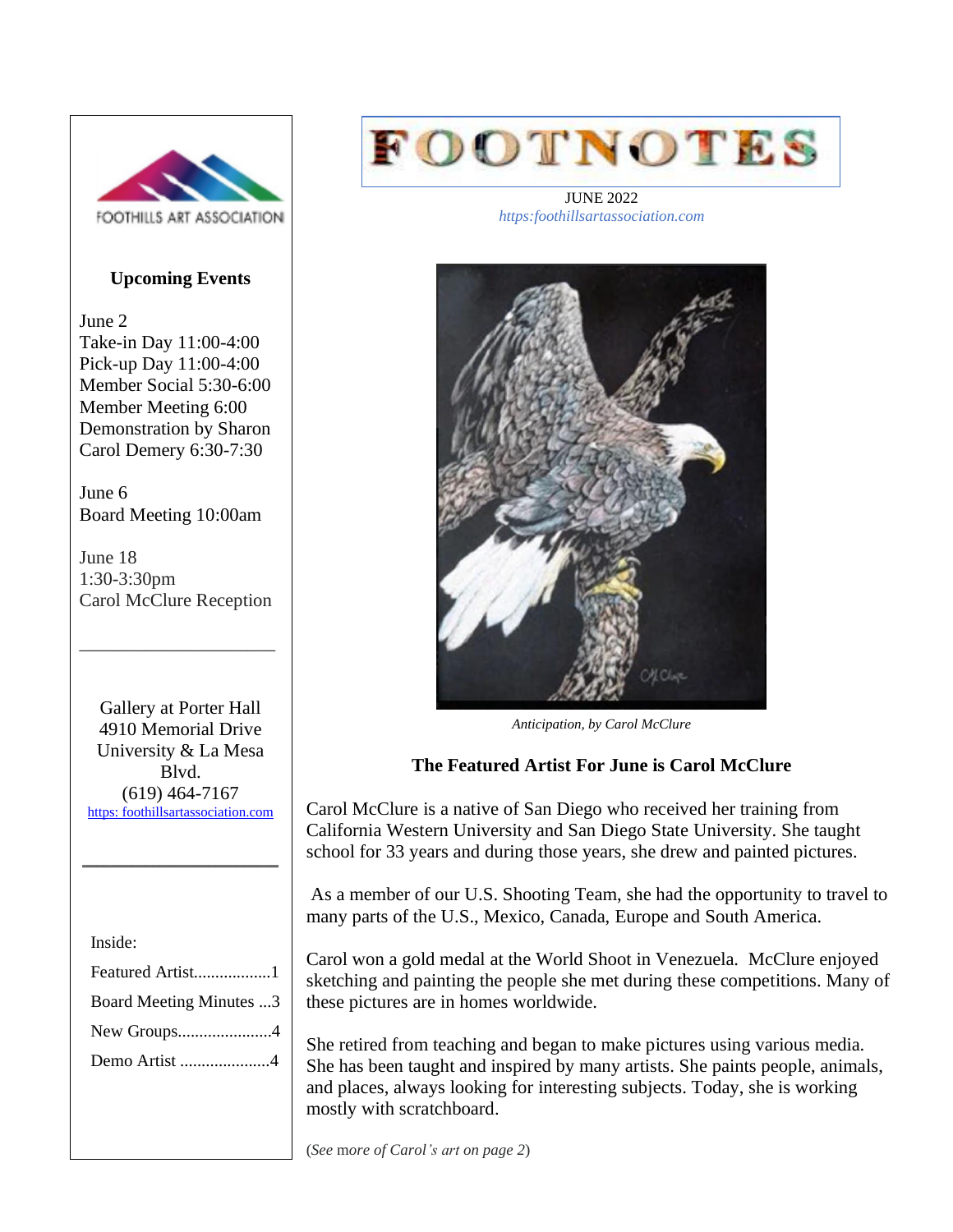**PRESIDENT** Peggy Connolly

**1 st VICE PRESIDENT** to be determined

**2 ND VICE PRESIDENT** Roberta Labastida

**3 rd VICE PRESIDENT** Judy Sawyer

> **TREASURER** Roz Oserin

**SECRETARY** Gary Dyak

**GALLERY COORDINATOR** Renee Cuifo & Roberta Labastida

> **FEATURED ARTIST COORDINATOR** Judy Sawyer

**HISTORIAN & FACEBOOK COORDINATOR** Renee Cuifo

**NEWSLETTER EDITOR** Bonnie Owen

> **SHOW HANGING COORDINATOR** Barbara Drews

**WEBSITE COORDINATOR** Robert Pinner

Contact all above by email: [foothillsartassoc@gmail.com](mailto:foothillsartassoc@gmail.com) **Gallery** 619) 464-7167

# **The Featured Artist For June is Carol McClure** *(Continued from Page 1)*



*The Chipmonk by Carol McClure*



*The Owl by Carol McClure*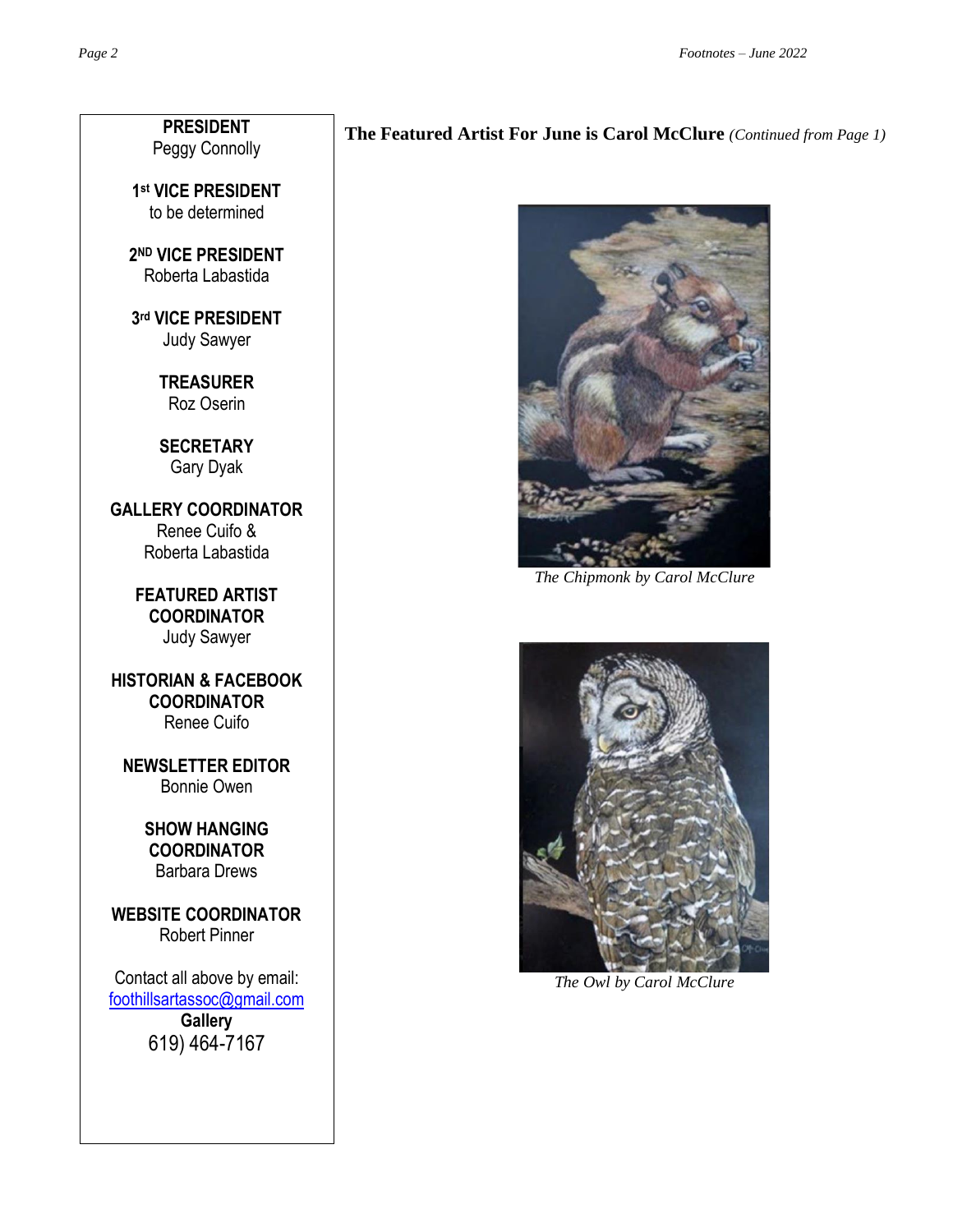## **FOOTHILLS ART ASSOCIATION MAY 2022 BOARD MEETING**

The Foothills Art Association Board meeting convened on Monday April 25th, 2022 at 4:00p.m.

Attendees: Gary Dyak, Peggy Connolly, Judy Sawyer, Roz Oserin, Roberta LaBastida, Bonnie Owen, Bob Pinner, Tom Kilroy, Sharon Meng, Renee Ciufo and Barbara Drews.

1. The positions of the Board of Directors were reviewed to clarify the responsibilities of each position. The 1st Vice President's role was redefined as a supervisor to a group of volunteers who find demonstrators and help in the set-up of demonstrations and workshops.

2. The hanging committee will designate one person on the committee to be in charge of training any new members that are helping with hanging on how to properly take care of the art during the hanging process. Gary will write instructions on how to properly prepare artwork for hanging.

3. Renee motioned to not have a featured artist when the Annual Juried Members Show/April, The Small Image Show/September and the Wildlife in Art Show/November are held. Roz seconded the motion and it was unanimously passed. Section II - Rules Governing Rotating and Featured Artist Shows in the Standing Rules for Exhibits were reviewed and reinstituted.

4. Roz motioned that Standing Rules For Exhibits, Section I, 1 - Acceptable Work, paragraph A be changed to include "Scratchboard" and that Paragraph C include "3-D art" be added to the list of not accepted art. Also, in paragraph 1e - "Eye screws" be replaced with "D-rings". Gary seconded the motion and it was passed by a majority vote. The Take-in committee will reinforce Standing Rules for Exhibits, Section III - Rules for all Judged and juried shows to include paragraph 4 - "All two dimensional works must be done by the artist. All artwork must be original. All artwork must have been done within the last two years at the time of entry." and paragraph 7 - "Any piece of artwork that has previously won a cash or merchandise award from our Foothills Gallery cannot be resubmitted to another cash/merchandise show."

5. A recommendation was made to change to a new webmaster (Anthony Blando) to host and oversee our website. The new webmaster will migrate the website for free, have a dedicated IP address, do daily backups, provide a free SSL, provide advanced image compression, free monitoring and updates to plug-ins. Roz initiated the motion, Peggy seconded the motion and it was unanimously passed.

6. An additional page will be added to the website which states the current Standing Rules for Exhibits. Prior to each juried show a link to the show's prospectus will be added for members to submit their work for the show so that members can read and understand all of the specifications for entry.

7. Peggy brought a motion to change the Take-in day for Juried shows (Annual Juried Member Show, the Small Image Show and the Wildlife in Art Show) to the Friday after the monthly members meeting and demo. Take-in would occur from 10am to1pm and the Juror would then judge the show from 1-2pm. Bob seconded the motion and it was unanimously passed. Members will pick up the existing monthly show and clear the walls on Thursday evening allowing more space for take-in on Friday morning. Upon take-in, juried art will be placed on the floor all around the perimeter of the gallery. Each artist's paintings will be in order starting with #1, #2 etc. so if an artist is entering 4 paintings in the show but only up to 2 are allowed, they will be next to each other, making it easy for the juror to eliminate the excessive amounts.

8. To declutter the front desk area, only the following binders will be displayed: a binder with Gallery Sitting instructions, By Laws and the Annual Schedule, a binder for Monthly Shows and a binder for Artist Demos/Workshops.

9. Members will be reminded that any art supplies, frames, books, etc. they would like to give away/donate to the gallery should only be brought in for our annual Art Rummage Sale in December.

10. A clean up of the gallery and storage spaces will take place on May 23rd from 10-12. Roz made a motion to keep historical documents for 2 years and financial tax documents for 5 years. Peggy seconded the motion and it was unanimously passed.

The meeting adjourned at 5:46. The next Foothills Board Meeting is scheduled for June 6th at 10:00 at Foothills Gallery